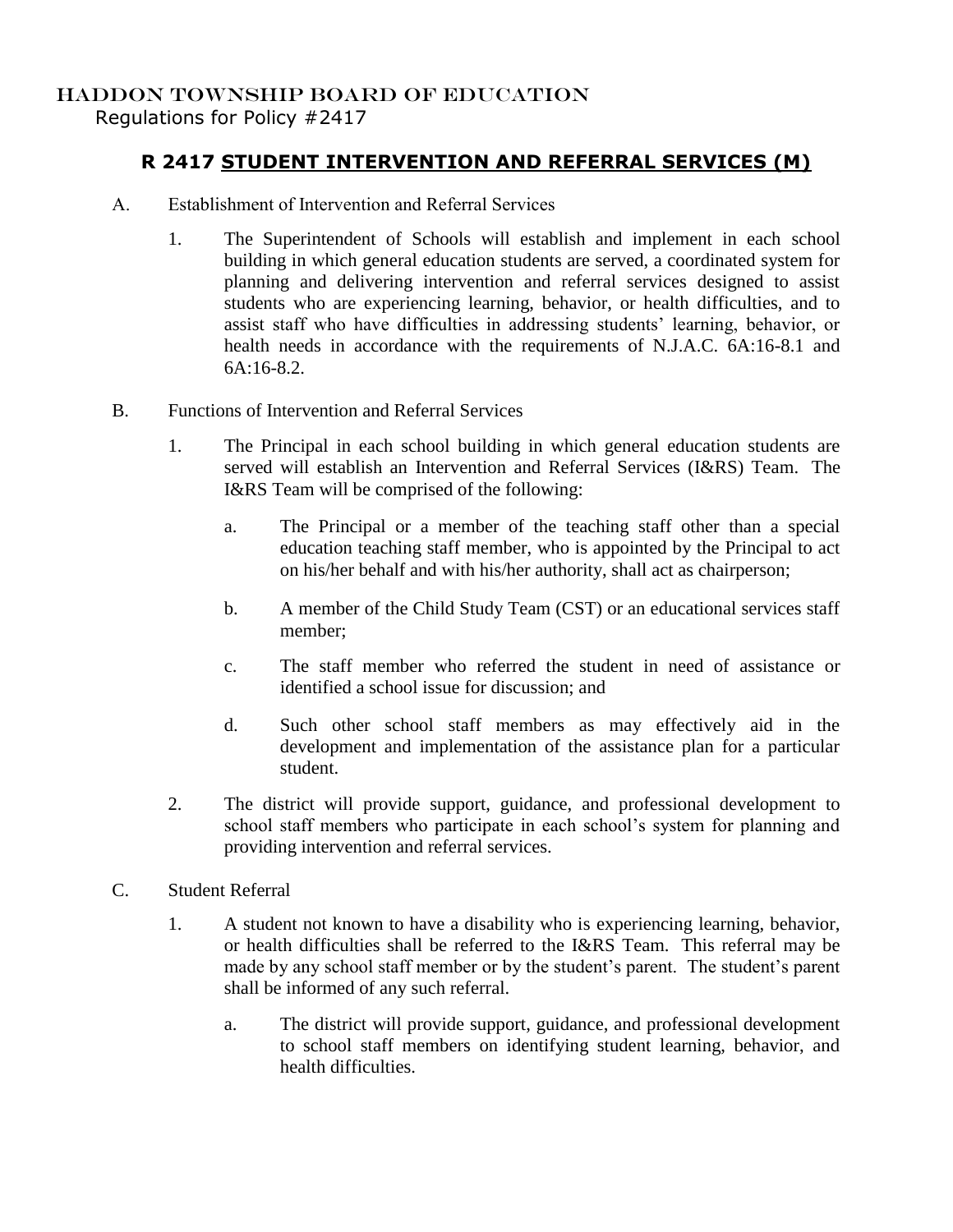- 2. When it appears that a referred student may have a disability, the I&RS Team shall refer the student to the CST for evaluation pursuant to Policy 2460 for a determination of the student's eligibility for special education and/or related services.
- 3. The I&RS Team shall consult with the student's teacher(s), parent, and any school staff member as appropriate to identify and collect information on the learning, behavior, and health difficulties of the student.
- 4. The school nurse may be requested to review the student's health records and inform the Principal of any health condition relevant to the student's difficulties. Any information regarding any infection with HIV virus or AIDS may be released only with the written permission of the adult student or the student's parent.
- 5. As appropriate, the I&RS Team may consult with community-based social and health agencies that provide services to the student or the student's family.
- 6. The I&RS Team shall determine if the student's learning, behavior, and/or health difficulties may be helped with a written action plan.
- D. Intervention and Referral Services Action Plans
	- 1. The I&RS Team shall develop and implement a written action plan for referred students that provide for appropriate school or community interventions or referrals to school and community resources, based on collected data and desired outcomes for the identified learning, behavior, or health difficulties.
	- 2. The intervention and referral services action plan shall:
		- a. Detail any modifications in the student's educational program which will include, but not be limited to, support and guidance to the student's teacher(s);
		- b. List the persons who will implement the action plan;
		- c. Include any recommendations for assessment and referral to specified school or community-based social and/or health provider agencies;
		- d. Document parental notification of the student's referral and any change in educational placement or the withholding of parental notification because child abuse was suspected or Federal rules mandated confidentiality in an alcohol or drug related matter;
		- e. Involve the student's parent in the development and implementation of any intervention and referral services action plan by being offered an opportunity to provide input in the development and implementation of the action plan;
		- f. Identify the I&RS Team member(s) who will coordinate the access to and delivery of school resources and services for achieving outcomes identified in the intervention and referral services action plan; and